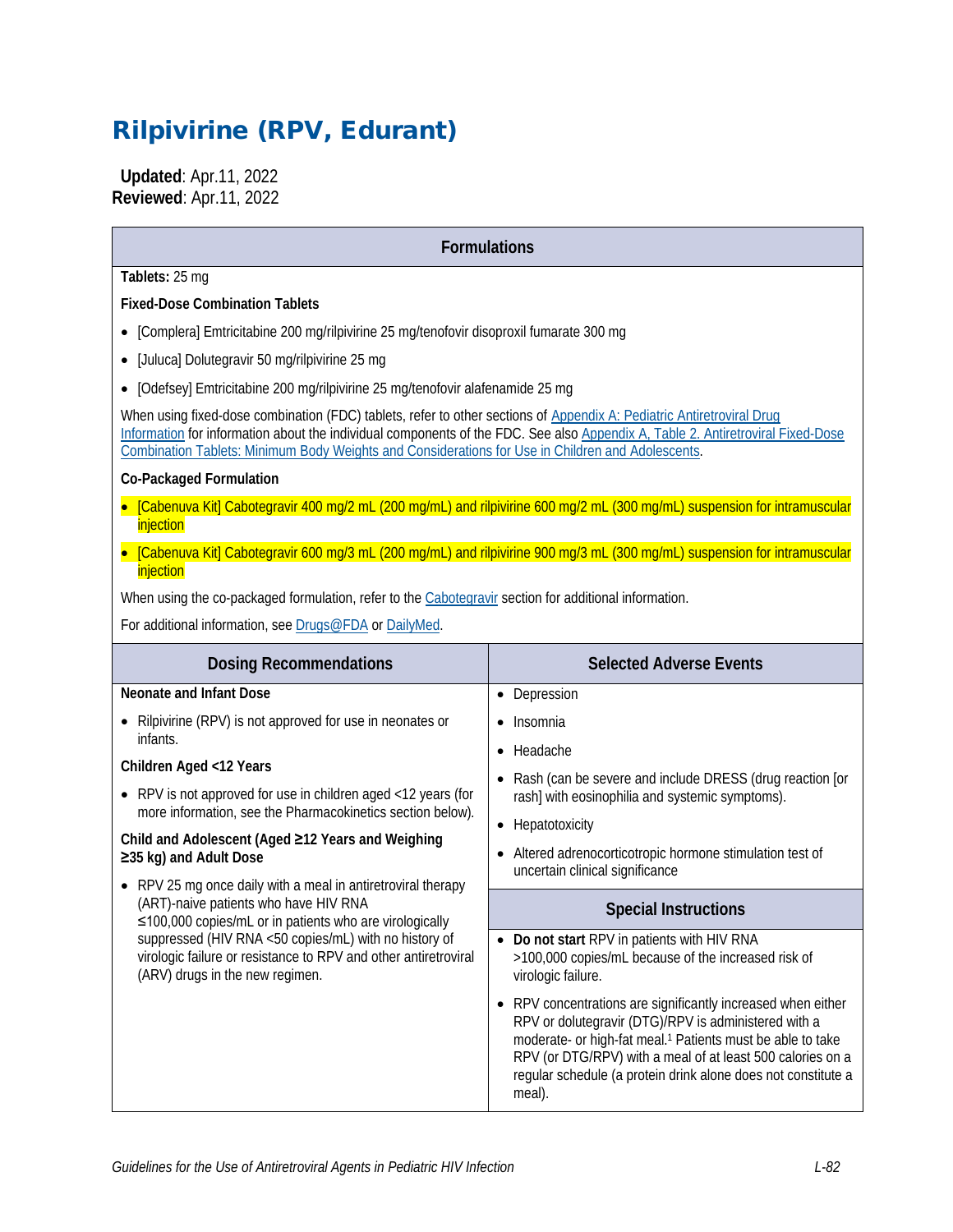| • Do not use RPV with other non-nucleoside reverse<br>transcriptase inhibitors.                                                                                                                                                                                                                                                                                                    |  |  |  |
|------------------------------------------------------------------------------------------------------------------------------------------------------------------------------------------------------------------------------------------------------------------------------------------------------------------------------------------------------------------------------------|--|--|--|
| Do not use RPV with proton pump inhibitors (e.g.,<br>$\bullet$<br>omeprazole, pantoprazole).                                                                                                                                                                                                                                                                                       |  |  |  |
| Antacids should only be taken at least 2 hours before or at<br>$\bullet$<br>least 4 hours after RPV.                                                                                                                                                                                                                                                                               |  |  |  |
| H2 receptor antagonists (e.g., cimetidine, famotidine) should<br>only be administered at least 12 hours before or at least<br>4 hours after RPV.                                                                                                                                                                                                                                   |  |  |  |
| Use RPV with caution when coadministering it with a drug<br>that has a known risk of prolonging the QTc interval or<br>causing Torsades de Pointes (for more information, see                                                                                                                                                                                                      |  |  |  |
| CredibleMeds).                                                                                                                                                                                                                                                                                                                                                                     |  |  |  |
| Screen patients for hepatitis B virus (HBV) infection before                                                                                                                                                                                                                                                                                                                       |  |  |  |
| using FDC tablets that contain TDF or TAF. Severe acute<br>exacerbation of HBV infection can occur when TDF or TAF<br>are discontinued, see Tenofovir Disoproxil Fumarate and<br>Tenofovir Alafenamide. Therefore, hepatic function and<br>hepatitis B viral load should be monitored for several months<br>after therapy with TDF or TAF is discontinued in patients with<br>HBV. |  |  |  |
| Refer to Cabotegravir for special instructions when using<br>CAB and RPV for IM injection.                                                                                                                                                                                                                                                                                         |  |  |  |
|                                                                                                                                                                                                                                                                                                                                                                                    |  |  |  |
| Metabolism/Elimination                                                                                                                                                                                                                                                                                                                                                             |  |  |  |
| • Cytochrome P450 3A substrate.                                                                                                                                                                                                                                                                                                                                                    |  |  |  |
|                                                                                                                                                                                                                                                                                                                                                                                    |  |  |  |
| Refer to Cabotegravir for information about the IM CAB and<br>RPV regimen.                                                                                                                                                                                                                                                                                                         |  |  |  |
| Rilpivirine Dosing in Patients with Hepatic Impairment                                                                                                                                                                                                                                                                                                                             |  |  |  |
| • No dose adjustment is necessary in patients with mild or<br>moderate hepatic impairment.                                                                                                                                                                                                                                                                                         |  |  |  |
| Rilpivirine Dosing in Patients with Renal Impairment                                                                                                                                                                                                                                                                                                                               |  |  |  |
| • RPV decreases tubular secretion of creatinine and slightly<br>increases measured serum creatinine, but it does not affect<br>glomerular filtration.                                                                                                                                                                                                                              |  |  |  |
|                                                                                                                                                                                                                                                                                                                                                                                    |  |  |  |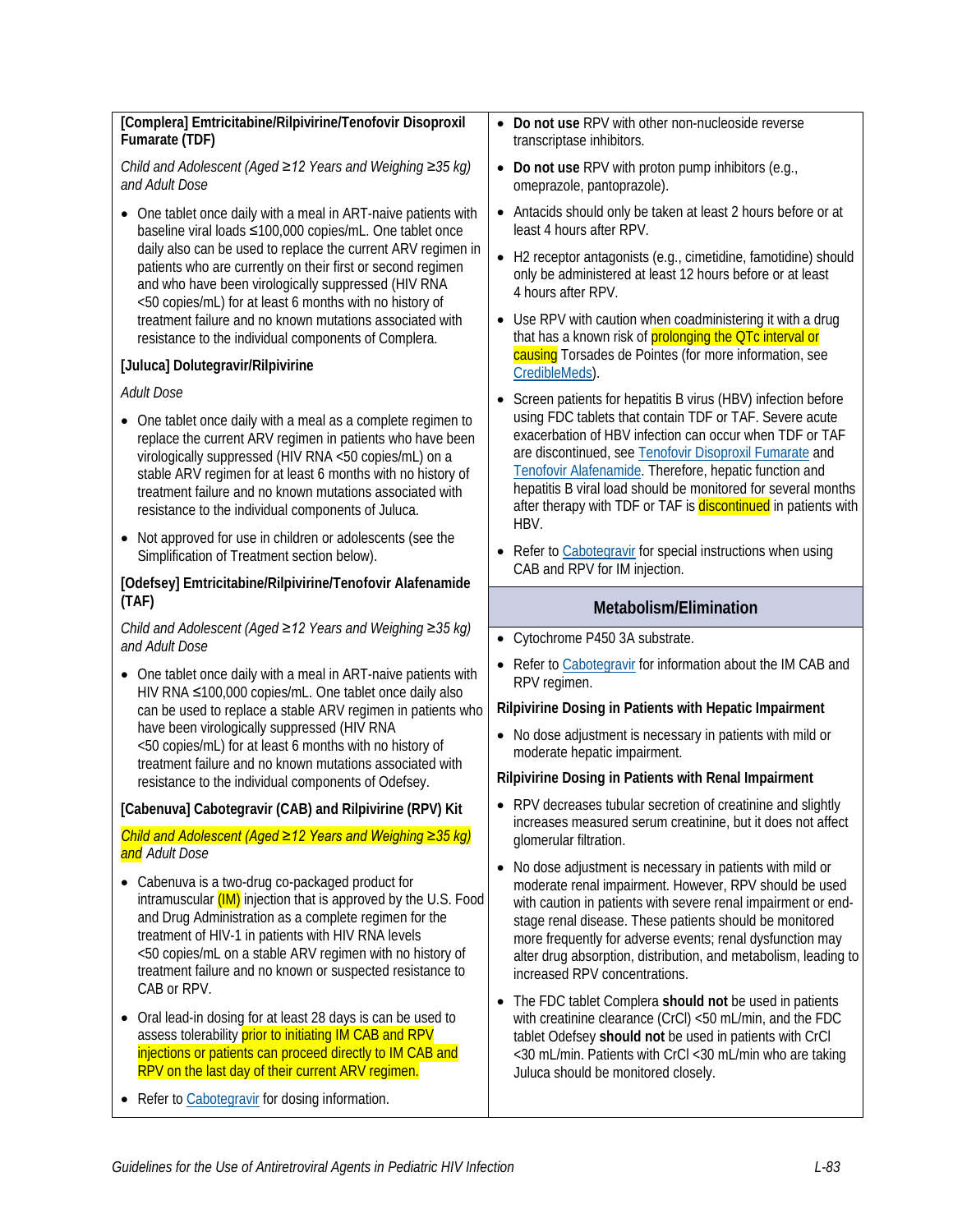• Long-acting CAB and RPV for IM injection is not approved for children aged <12 years.

# **Drug Interactions**

Additional information about drug interactions is available in the [Adult and Adolescent](https://clinicalinfo.hiv.gov/en/guidelines/adult-and-adolescent-arv/whats-new-guidelines)  [Antiretroviral Guidelines](https://clinicalinfo.hiv.gov/en/guidelines/adult-and-adolescent-arv/whats-new-guidelines) and the [HIV Drug Interaction Checker.](http://www.hiv-druginteractions.org/)

- *Metabolism:* Rilpivirine (RPV) is a cytochrome P450 (CYP) 3A substrate, and concentrations may be affected when administered with CYP3A-modulating medications.
- A patient's medication profile should be carefully reviewed for potential drug interactions before RPV is administered.
- Coadministering RPV with drugs that increase gastric pH may decrease plasma concentrations of RPV.
	- o Antacids should only be taken at least 2 hours before or at least 4 hours after RPV.
	- o H2 receptor antagonists should only be administered at least 12 hours before or at least 4 hours after RPV.
	- o Do not use RPV with proton pump inhibitors.
- Rifampin and rifabutin significantly reduce RPV plasma concentrations; coadministration of rifampin and RPV is **contraindicated.** For patients who are concomitantly receiving rifabutin and RPV, the dose of RPV should be doubled to 50 mg once daily and taken with a meal.
- In a cohort of adolescent patients, RPV exposure was two to three times greater when RPV was administered in combination with darunavir/ritonavir (DRV/r) than when RPV was administered alone.<sup>2</sup>

# **Major Toxicities**

- *More common:* Insomnia, headache, rash
- *Less common (more severe):* Depression or mood changes, suicidal ideation
- In studies of adults, 7.3% of patients who were treated with RPV showed a change in adrenal function characterized by an abnormal 250-microgram adrenocorticotropic hormone (ACTH) stimulation test (peak cortisol level <18.1 micrograms/dL). In a study of adolescents, 6 out of 30 patients (20%) developed this abnormality.<sup>[3](#page-7-2)</sup> The clinical significance of these results is unknown.
- *Rare:* RPV drug-induced liver injury has been reported.<sup>[4](#page-7-3)</sup>

#### **Resistance**

The International Antiviral Society–USA (IAS–USA) maintains a list of updated [HIV drug resistance](https://www.iasusa.org/resources/hiv-drug-resistance-mutations/)  [mutations,](https://www.iasusa.org/resources/hiv-drug-resistance-mutations/) and the [Stanford University HIV Drug Resistance Database](http://hivdb.stanford.edu/DR/) offers a discussion of each mutation.

Transmitted drug resistance to second-generation non-nucleoside reverse transcriptase inhibitors (NNRTIs) may be present in infants and children who have recently received a diagnosis of HIV.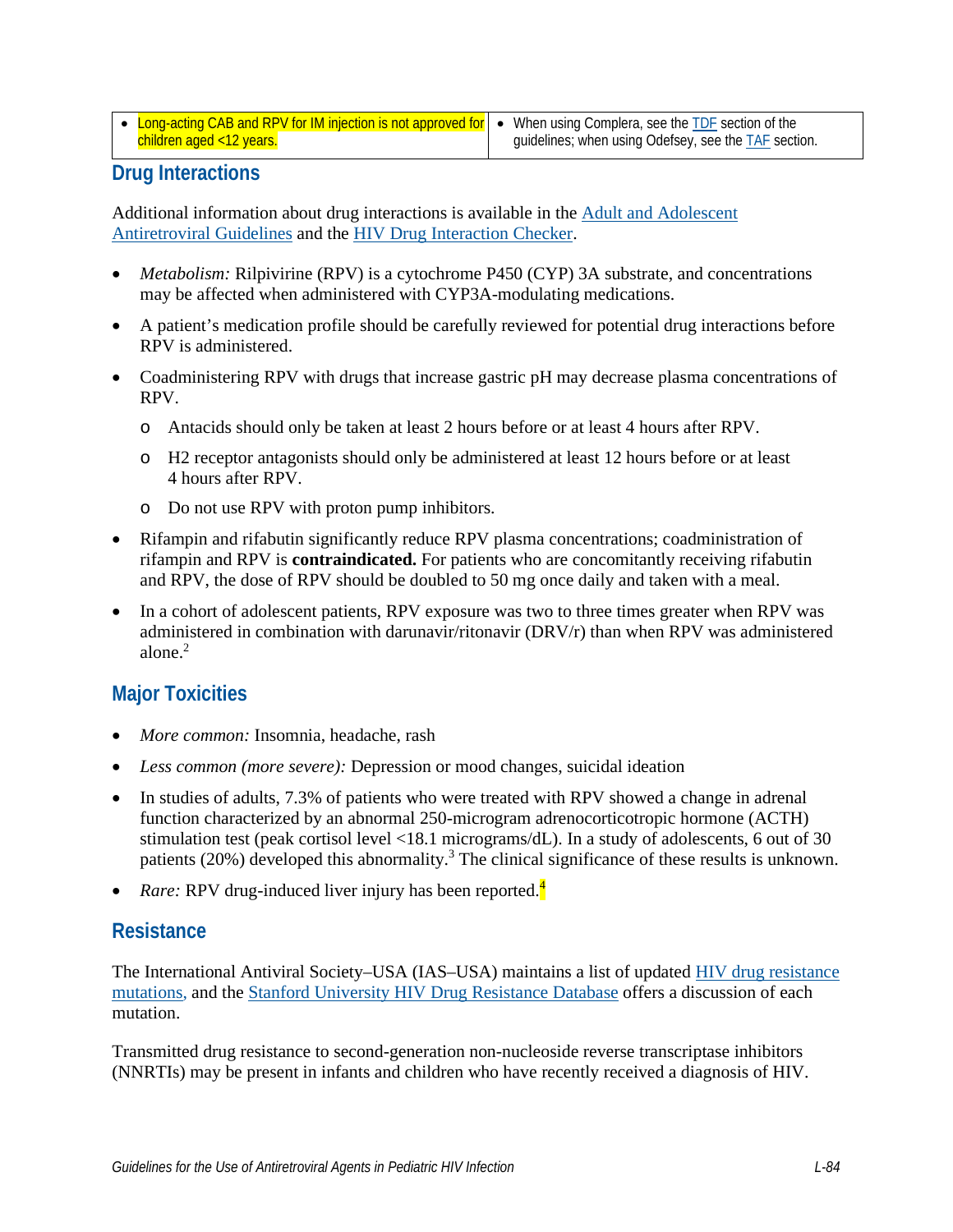#### **Pediatric Use**

#### *Approval*

With the viral load and antiretroviral (ARV) resistance restrictions noted above, RPV (Edurant) used in combination with other ARV agents, the fixed-dose combination (FDC) tablet emtricitabine/rilpivirine/tenofovir disoproxil fumarate (FTC/RPV/TDF; Complera), the FDC tablet emtricitabine/rilpivirine/tenofovir alafenamide (FTC/RPV/TAF; Odefsey) and the long-acting injectable regimen of cabotegravir (CAB) and RPV (Cabenuva) are all approved by the U.S. Food and Drug Administration (FDA) for use in persons aged  $\geq$ 12 years and weighing  $\geq$ 35 kg. The FDC tablet dolutegravir/rilpivirine (DTG/RPV; Juluca) is not approved for use in pediatric or adolescent patients at the time of this review.

# *Efficacy in Clinical Trials*

An RPV-containing regimen has been compared to an efavirenz (EFV)-containing regimen in two large clinical trials in adults—ECHO and THRIVE. In both studies, RPV was shown to be noninferior to EFV. Patients with pretreatment HIV viral loads ≥100,000 copies/mL who received RPV had higher rates of virologic failure than those who received EFV. These findings resulted in FDA approval for initial therapy with RPV only in patients with HIV viral loads  $\leq$ 100,000 copies/mL.<sup>[5-8](#page-7-4)</sup>

A study of antiretroviral therapy (ART)-naive adolescents aged 12 to 18 years demonstrated that RPV 25 mg, given once daily in combination with two nucleoside reverse transcriptase inhibitors (NRTIs), was well tolerated over 48 weeks. In studies of adolescents with baseline viral loads ≤100,000 copies/mL, 86% had a virologic response at 24 weeks and 79% had a virologic response at 48 weeks. In adolescents with baseline viral loads >100,000 copies/mL, 38% had a virologic response at 24 weeks and 50% had a virologic response at 48 weeks.<sup>9</sup>

Patients must be able to take RPV on a regular schedule and with a full meal, which may limit its usefulness for some adolescents with irregular schedules. The FDC formulation Odefsey is a small pill and can be useful for certain patients who have difficulty swallowing pills and want to switch from a multipill regimen, and who do not have any drug resistance mutations that are associated with the components of Odefsey.

A Spanish multicenter observational study enrolled 17 adolescents (aged <18 years) who acquired HIV perinatally to receive FTC/RPV/TDF (Complera) as part of an off-label medication use program. At the time of enrollment, 12 patients were on a protease inhibitor-based regimen, 4 were on an NNRTI-based regimen, and 1 had not received ART. After a median follow-up of 90 weeks (for participants with undetectable viral loads at baseline) or 40 weeks (for participants with detectable viral loads at baseline), 86% and 89% of patients, respectively, achieved and maintained an undetectable viral load. None of the patients discontinued RPV-based therapy because of adverse events (AEs); no skin rashes or central nervous system (CNS)-related events were observed. In addition, serum lipids improved, and two adolescents with a history of insomnia and abnormal dreams while receiving EFV-based therapy did not report similar problems while receiving RPVbased therapy.<sup>10</sup>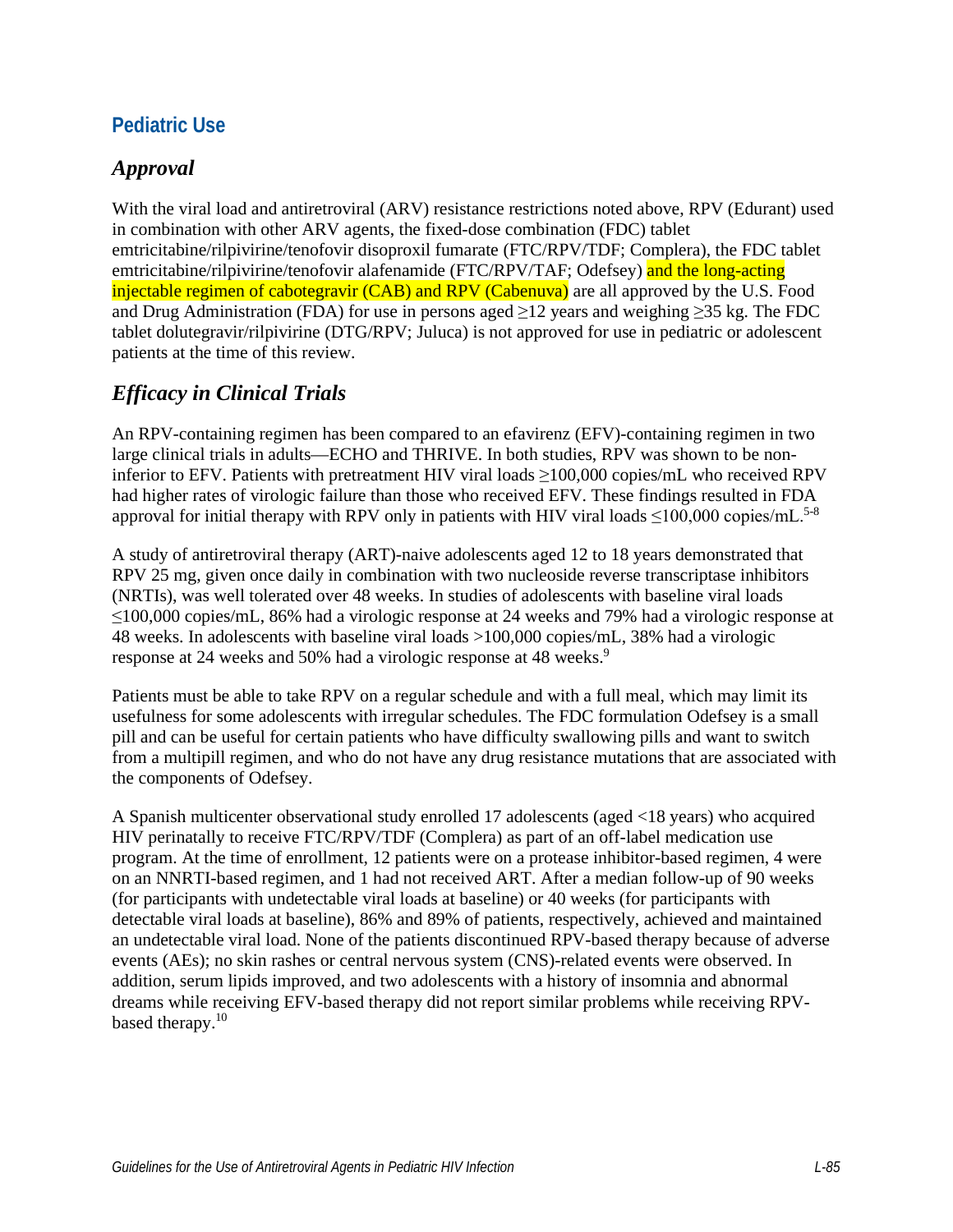#### *Pharmacokinetics*

The pharmacokinetics (PKs), safety, and efficacy of RPV in children aged <12 years have not been established but are currently being studied in patients aged 6 years to <12 years and weighing  $\geq$ 17 kg (*ClinicalTrials.gov* [identifier NCT00799864\)](https://clinicaltrials.gov/ct2/show/NCT00799864?term=NCT00799864). The Panel on Antiretroviral Therapy and Medical Management of Children Living with HIV (the Panel) has agreed that the use of RPV may be appropriate in certain children aged <12 years and weighing ≥35 kg. However, the Panel advises consulting an expert in pediatric HIV infection prior to prescribing RPV for a child in this age and weight group.

An international (India, Thailand, Uganda, and South Africa) Phase 2 trial, Pediatric Study in Adolescents Investigating a New NNRTI TMC278 (PAINT), investigated a 25-mg dose of RPV given in combination with two NRTIs in ARV-naive adolescents aged 12 years to <18 years who weighed  $\geq$ 32 kg and who had viral loads  $\leq$ 100,000 copies/mL.<sup>9</sup> In the dose-finding phase of the study, 11 youth aged >12 years to  $\leq$ 15 years and 12 youth aged >15 years to  $\leq$ 18 years underwent intensive PK assessment after they took an observed dose of RPV with a meal. PKs were comparable to those in adults; results are listed in the table below.<sup>[11](#page-8-0)</sup>

| Parameter                             | <b>Adults</b>                                                                                                     | <b>Adolescents</b><br>Aged 12 Years to <18 Years |  |  |  |  |
|---------------------------------------|-------------------------------------------------------------------------------------------------------------------|--------------------------------------------------|--|--|--|--|
| Dose                                  | RPV 25 mg once daily                                                                                              | RPV 25 mg once daily                             |  |  |  |  |
| <b>Number of Participants Studied</b> | 679                                                                                                               | 34                                               |  |  |  |  |
| $AUC24h$ (ng $\cdot$ h/mL)            |                                                                                                                   |                                                  |  |  |  |  |
| Mean $\pm$ SD                         | $2,235 \pm 851$                                                                                                   | $2,424 \pm 1,024$                                |  |  |  |  |
| Median (Range)                        | 2,096 (198-7,307)                                                                                                 | 2,269 (417-5,166)                                |  |  |  |  |
| $C_{0h}$ (ng/mL)                      |                                                                                                                   |                                                  |  |  |  |  |
| Mean $\pm$ SD<br>$79 \pm 35$          |                                                                                                                   | $85 \pm 40$                                      |  |  |  |  |
| Median (Range)                        | $73(2 - 288)$<br>Connect Advanced Connective Local Connection of Excellent Danis Advanced and COOA. Another Local | 79 (7-202)                                       |  |  |  |  |

| Table A. Rilpivirine Pharmacokinetics in Adults and Adolescents Aged 12 Years to <18 Years |  |  |  |  |
|--------------------------------------------------------------------------------------------|--|--|--|--|
|                                                                                            |  |  |  |  |
|                                                                                            |  |  |  |  |

**Source:** Adapted from Rilpivirine [package insert]. Food and Drug Administration. 2021. Available at: [https://www.accessdata.fda.gov/drugsatfda\\_docs/label/2021/202022s014lbl.pdf](https://www.accessdata.fda.gov/drugsatfda_docs/label/2021/202022s014lbl.pdf) [12](#page-8-1)

**Key:** AUC<sub>24h</sub> = area under the curve after 24 hours;  $C_{0h}$  = plasma concentration just prior to next dose; RPV = rilpivirine;  $SD = standard deviation$ 

In a PK study of youth aged 13 to [2](#page-7-1)3 years who received RPV, $<sup>2</sup>$  RPV exposure was comparable to</sup> the exposure observed during the PAINT study in patients who received 25-mg doses of RPV without DRV/r and substantially higher than the exposure observed in those who received 25-mg doses of RPV with DRV/r (RPV area under the curve in this study was 6,740 ng·h/mL). No dose adjustments are currently recommended for adults when RPV is coadministered with DRV/r, where a similar twofold to threefold increase in RPV exposure has been reported[.](#page-7-2)<sup>3</sup>

RPV has been reported to have fewer CNS AEs than EFV, and it has been promoted as a replacement ARV drug for some patients who experience CNS effects while receiving EFV. However, concern exists that the prolonged half-life of EFV might result in residual drug levels that could have an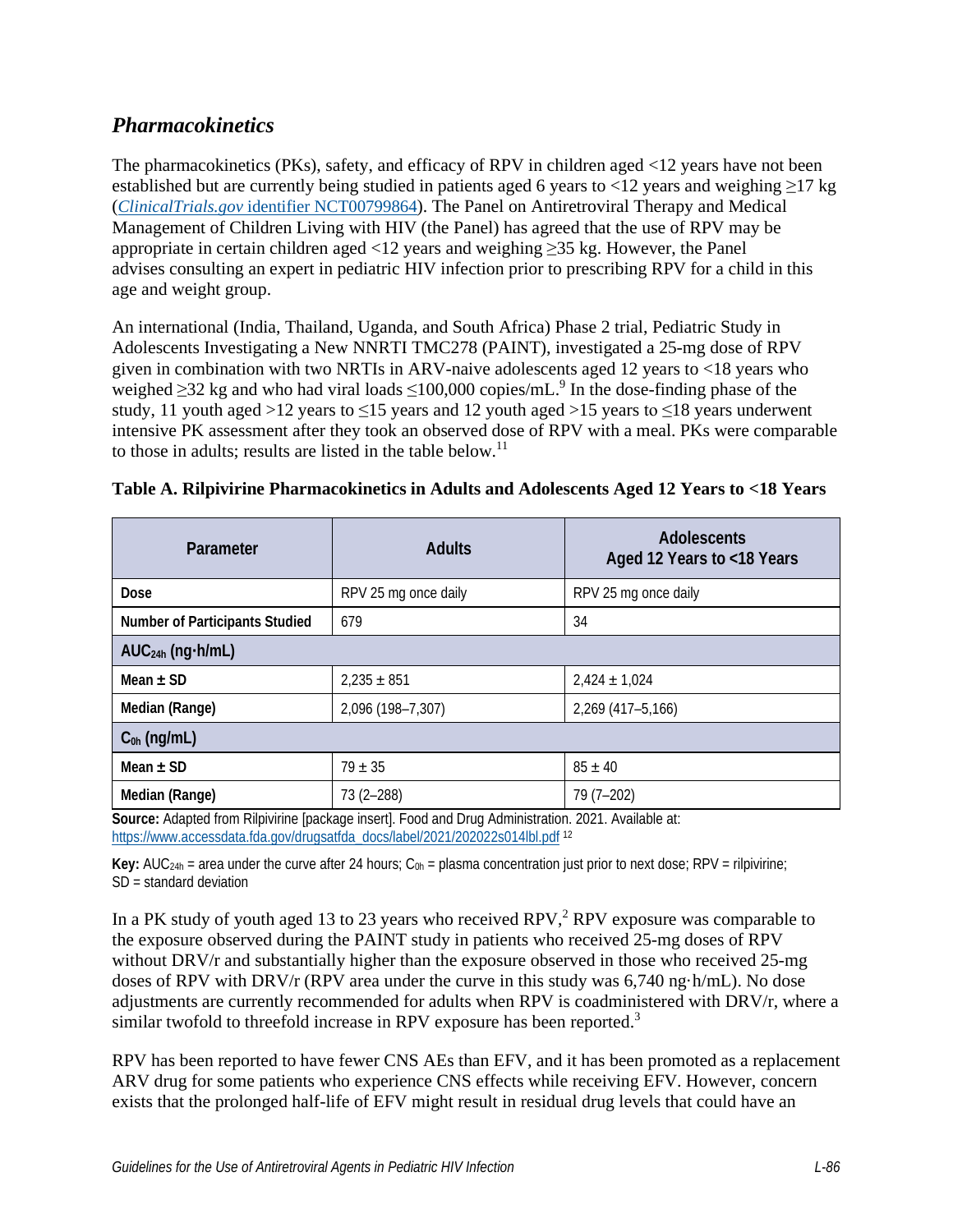impact on RPV levels. A Thai study evaluated 20 Thai adolescents 4 weeks after they switched from EFV to RPV. The PK parameters of RPV in this study population were comparable to those in previous pediatric (PAINT) and adult (ECHO/THRIVE) PK substudies. No virologic failure was detected at 12 or 24 weeks, and no patients discontinued RPV because of AEs.<sup>13</sup>

# *Simplification of Treatment*

Juluca is an FDC tablet that contains DTG 50 mg and RPV 25 mg. The results from two trials in adults (SWORD-1 and SWORD-2) supported FDA approval of DTG/RPV as a complete regimen for treatment simplification or maintenance therapy in certain patients. The two identical SWORD trials enrolled 1,024 patients with suppressed viral replication who had been on stable ART for at least 6 months and had no history of treatment failure or evidence of resistance mutations that are associated with DTG or RPV. The participants were randomized to receive DTG/RPV ("early switch") or to continue their suppressive ARV regimen. After 48 weeks of treatment, 95% of patients in both arms maintained HIV RNA <50 copies/mL $^{14}$  After 52 weeks, the participants who had been randomized to continue their suppressive ARV regimen were switched to DTG/RPV ("late switch"). At 148 weeks of treatment, 84% of the early switch patients and 90% of the late switch patients remained virologically suppressed, and only 11 patients receiving dual therapy (DTG/RPV) met virologic failure criteria. No integrase inhibitor resistance was identified[.15](#page-8-4) More AEs were reported, and more AEs led to **treatment** discontinuation in the DTG/RPV arm during the comparative randomized phase. In a subgroup of SWORD study patients whose original ARV regimen contained TDF, small but statistically significant increases in hip and spine bone mineral density were observed[.16](#page-8-5) Although DTG/RPV as Juluca is not approved for use in adolescents, the doses of both component drugs that make up Juluca are approved for use in adolescents. This product may be appropriate for certain adolescents; however, because the strategy of treatment simplification has not been evaluated in adolescents, who may have difficulties adhering to therapy, the Panel **does not recommend** using Juluca in adolescents and children until more data are available.

# *Long-Acting Injectable Rilpivirine*

A long-acting injectable formulation of RPV has recently been approved for coadministration with long-acting injectable CAB as a complete ARV regimen for children and adolescents aged ≥ 12 years and weighing ≥35 kg and adults with HIV RNA levels <50 copies/mL, on a stable ARV regimen, with no history of treatment failure, and no known or suspected resistance to CAB or RPV.<sup>[17](#page-8-6)</sup> This formulation has been evaluated in adults as monthly or every-2 month intramuscular injections following an initial oral, lead-in daily dose for 4 weeks to assess toxicity.<sup>18-20</sup> These studies in adult patients demonstrated non-inferior efficacy to standard oral therapy and good participant satisfaction and tolerability through 96 weeks. A follow-on study demonstrated that dosing IM CAB and RPV every 2 months in virally suppressed participants provided similar safety and efficacy to monthly injections through 48 weeks.<sup>[21](#page-9-0)</sup> [IMPAACT study 2017,](https://clinicaltrials.gov/ct2/show/NCT03497676?term=IMPAACT+2017&draw=2&rank=1) More Options for Children and Adolescents (MOCHA), is currently evaluating the safety, tolerability, acceptability, and PK profile of this injectable regimen in adolescents weighing ≥35 kg (*ClinicalTrials.gov* [identifier NCT03497676\)](https://clinicaltrials.gov/ct2/show/NCT03497676). See the [Cabotegravir](https://clinicalinfo.hiv.gov/en/guidelines/pediatric-arv/cabotegravir) section for more information about this regimen.

#### *Toxicity*

In the PAINT study, the observed AEs were similar to those reported in adults (e.g., somnolence, nausea, vomiting, abdominal pain, dizziness, headache). The incidence of depressive disorders was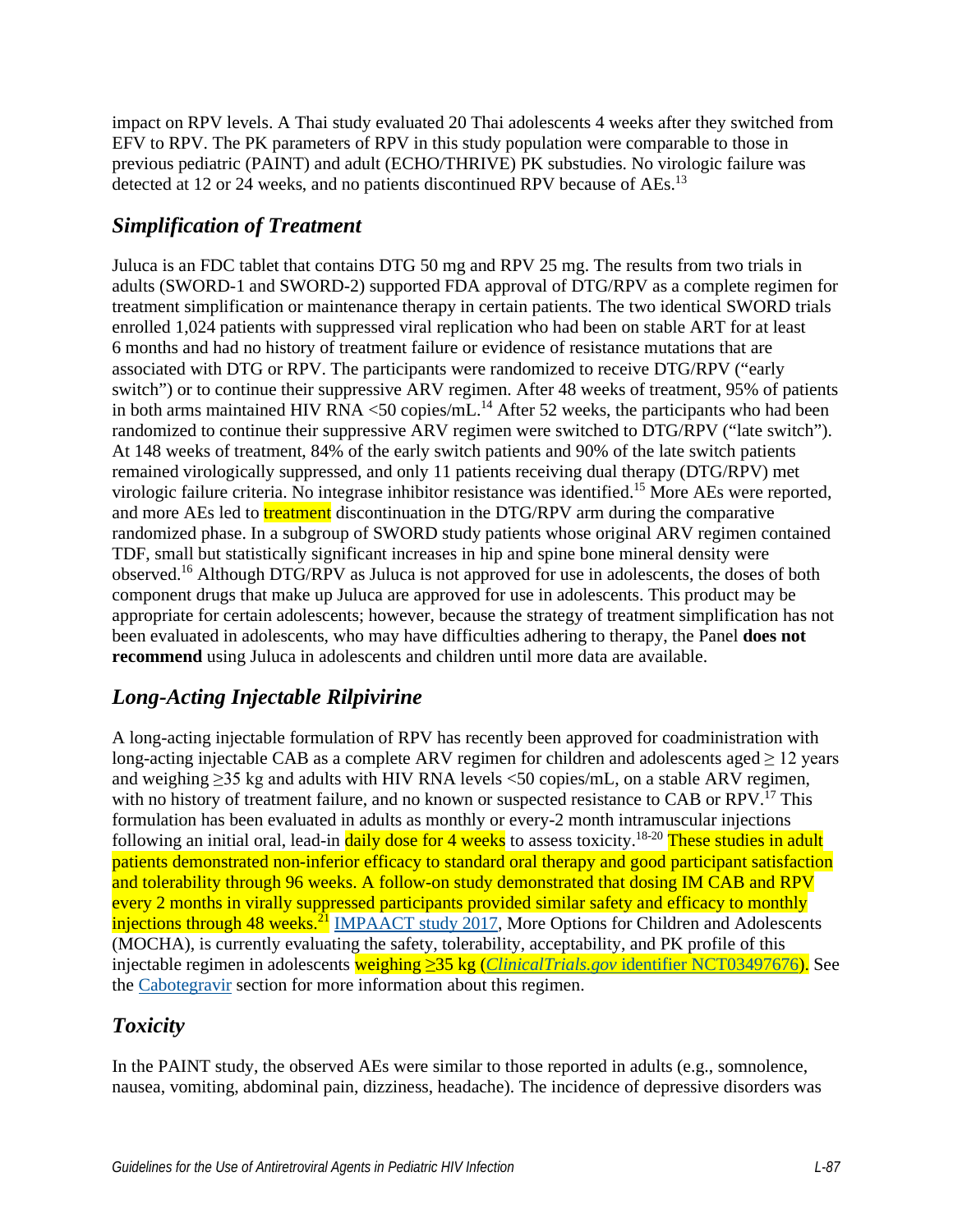19.4% (7 of 36 participants) compared to 9% in the Phase 3 trials in adults. The incidence of Grade 3 and 4 depressive disorders was 5.6% (2 of 36 participants). [3](#page-7-2)

Six out of 30 adolescents (20%) with a normal ACTH stimulation test at baseline developed an abnormal test during the trial. No serious AEs, deaths, or treatment discontinuations were attributed to adrenal insufficiency. The clinical significance of abnormal ACTH stimulation tests is not known, but this finding warrants further evaluation.<sup>[3](#page-7-2)</sup>

# *Crushing Tablets for Enteral Administration*

Some cases report DTG/RPV tablets' being crushed and successfully administered via an enteral tube.<sup>22</sup> If DTG/RPV is administered via enteral tube, care should be taken to disperse the tablets completely and flush the tube to avoid clogging.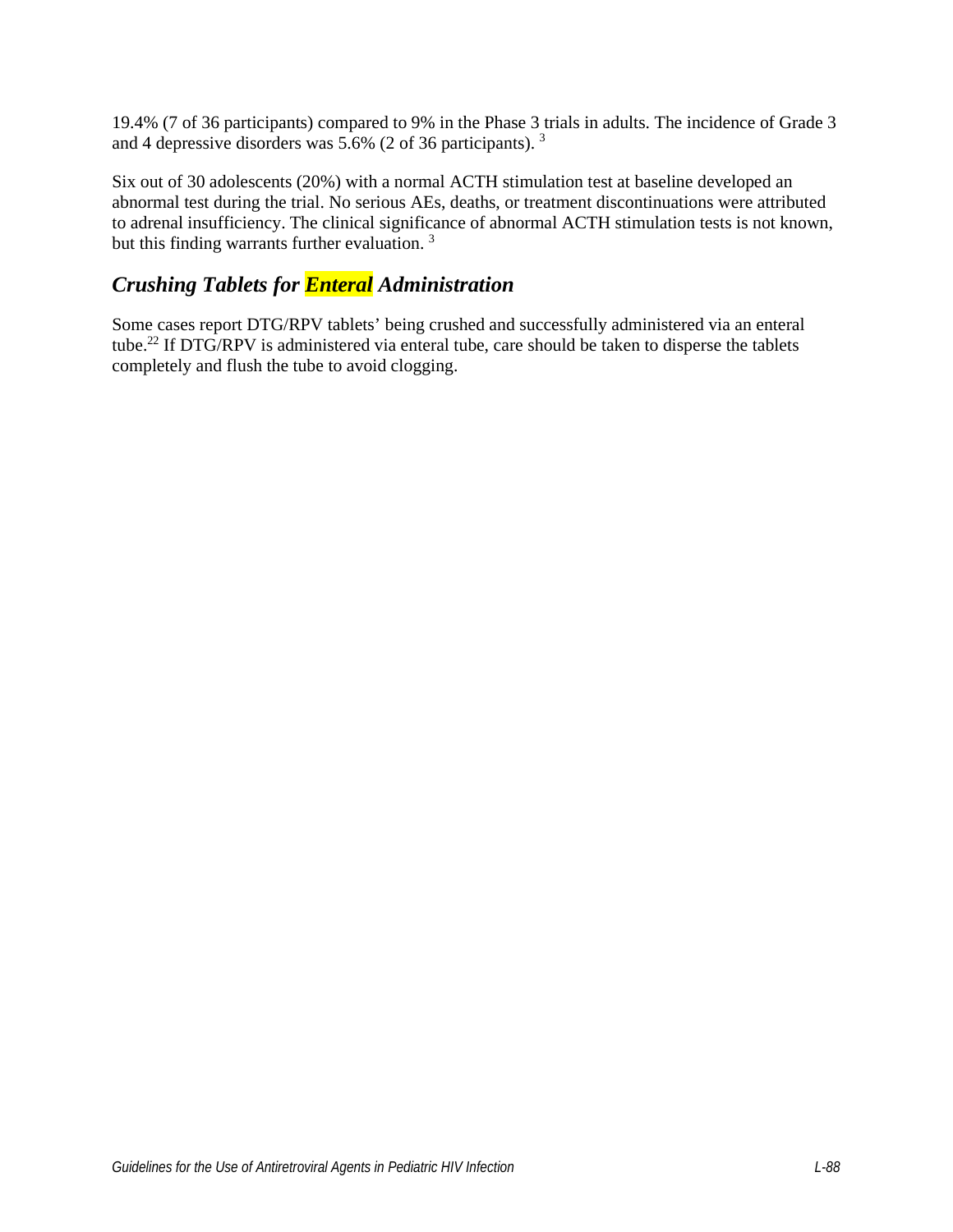#### **References**

- <span id="page-7-0"></span>1. Mehta R, Piscitelli J, Wolstenholme A, et al. The effect of moderate- and high-fat meals on the bioavailability of dolutegravir/rilpivirine fixed-dose combination tablet. *Clin Pharmacol*. 2020;12:49-52. Available at: [https://www.ncbi.nlm.nih.gov/pubmed/32607002.](https://www.ncbi.nlm.nih.gov/pubmed/32607002)
- <span id="page-7-1"></span>2. Foca M, Yogev R, Wiznia A, et al. Rilpivirine pharmacokinetics without and with darunavir/ritonavir once daily in adolescents and young adults. *Pediatr Infect Dis J*. 2016;35(9):e271-274. Available at: [http://www.ncbi.nlm.nih.gov/pubmed/27187753.](http://www.ncbi.nlm.nih.gov/pubmed/27187753)
- <span id="page-7-2"></span>3. Rilpivirine (Edurant) [package insert]. Food and Drug Administration. 2022. Available at: [https://www.accessdata.fda.gov/drugsatfda\\_docs/label/2022/202022s016lbl.pdf.](https://www.accessdata.fda.gov/drugsatfda_docs/label/2022/202022s016lbl.pdf)
- <span id="page-7-3"></span>4. Lee MJ, Berry P, D'Errico F, Miquel R, Kulasegaram R. A case of rilpivirine druginduced liver injury. *Sex Transm Infect*. 2020;96(8):618-619. Available at: [https://www.ncbi.nlm.nih.gov/pubmed/31974214.](https://www.ncbi.nlm.nih.gov/pubmed/31974214)
- <span id="page-7-4"></span>5. Cohen CJ, Andrade-Villanueva J, Clotet B, et al. Rilpivirine versus efavirenz with two background nucleoside or nucleotide reverse transcriptase inhibitors in treatment-naive adults infected with HIV-1 (THRIVE): a phase 3, randomised, non-inferiority trial. *Lancet*. 2011;378(9787):229-237. Available at: [http://www.ncbi.nlm.nih.gov/pubmed/21763935.](http://www.ncbi.nlm.nih.gov/pubmed/21763935)
- 6. Cohen CJ, Molina JM, Cahn P, et al. Efficacy and safety of rilpivirine (TMC278) versus efavirenz at 48 weeks in treatment-naive HIV-1-infected patients: pooled results from the phase 3 double-blind randomized ECHO and THRIVE Trials. *J Acquir Immune Defic Syndr*. 2012;60(1):33-42. Available at: [http://www.ncbi.nlm.nih.gov/pubmed/22343174.](http://www.ncbi.nlm.nih.gov/pubmed/22343174)
- 7. Cohen CJ, Molina JM, Cassetti I, et al. Week 96 efficacy and safety of rilpivirine in treatment-naive, HIV-1 patients in two Phase III randomized trials. *AIDS*. 2013;27(6):939-950. Available at: [http://www.ncbi.nlm.nih.gov/pubmed/23211772.](http://www.ncbi.nlm.nih.gov/pubmed/23211772)
- 8. Molina JM, Cahn P, Grinsztejn B, et al. Rilpivirine versus efavirenz with tenofovir and emtricitabine in treatment-naive adults infected with HIV-1 (ECHO): a phase 3 randomised double-blind active-controlled trial. *Lancet*. 2011;378(9787):238-246. Available at: [http://www.ncbi.nlm.nih.gov/pubmed/21763936.](http://www.ncbi.nlm.nih.gov/pubmed/21763936)
- <span id="page-7-5"></span>9. Lombaard J, Bunupuradah T, Flynn PM, et al. Rilpivirine as a treatment for HIV-infected antiretroviral-naive adolescents: week 48 safety, efficacy, virology and pharmacokinetics. *Pediatr Infect Dis J*. 2016;35(11):1215-1221. Available at: [http://www.ncbi.nlm.nih.gov/pubmed/27294305.](http://www.ncbi.nlm.nih.gov/pubmed/27294305)
- <span id="page-7-6"></span>10. Falcon-Neyra L, Palladino C, Navarro Gomez ML, et al. Off-label use of rilpivirine in combination with emtricitabine and tenofovir in HIV-1-infected pediatric patients: A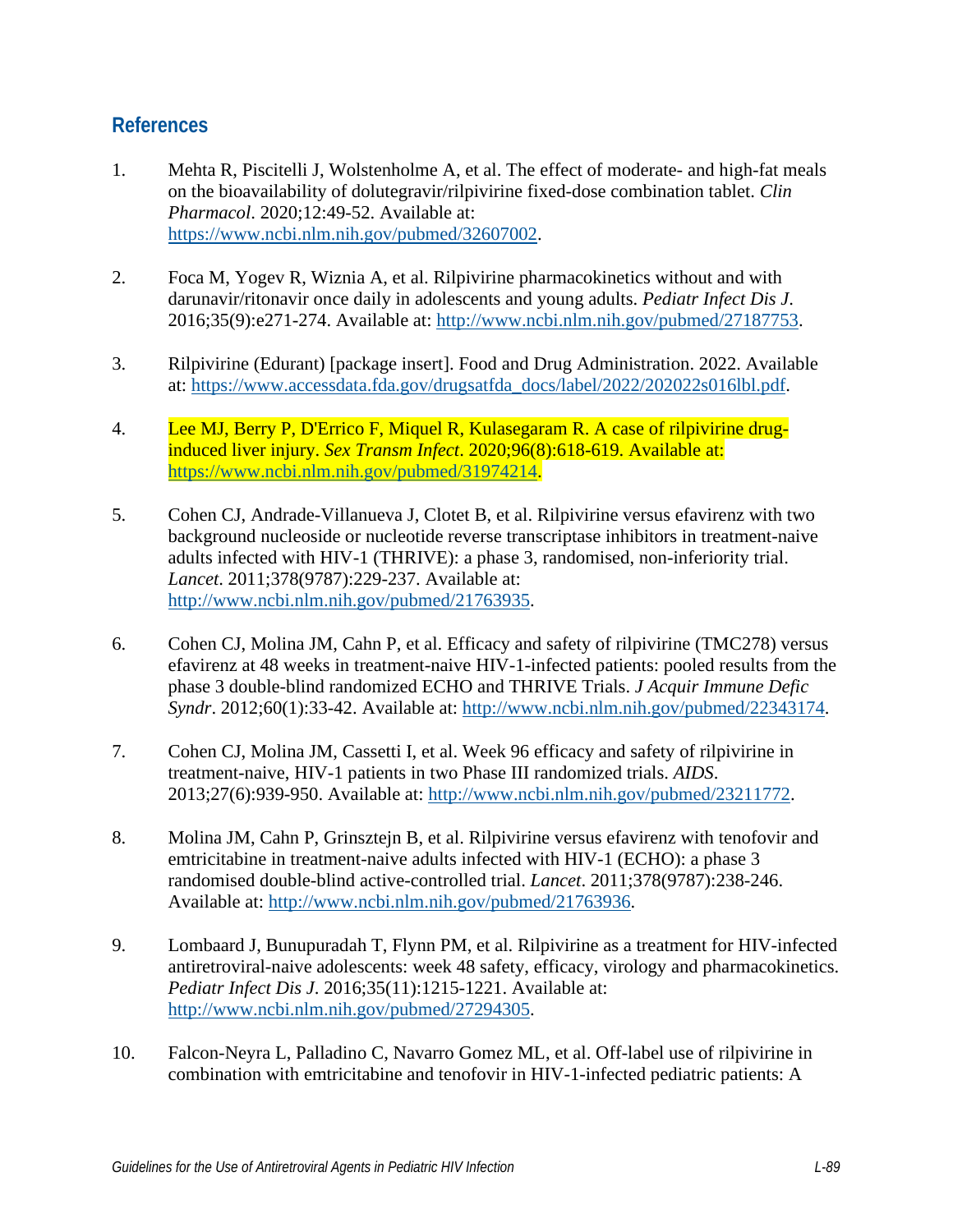multicenter study. *Medicine (Baltimore)*. 2016;95(24):e3842. Available at: [https://www.ncbi.nlm.nih.gov/pubmed/27310962.](https://www.ncbi.nlm.nih.gov/pubmed/27310962)

- <span id="page-8-0"></span>11. Crauwels H, Hoogstoel A, Vanveggel S, et al. Rilpivirine pharmacokinetics in HIV-1 infected adolescents: a substudy of PAINT (Phase II trial). Presented at: Conference on Retroviruses and Opportunistic Infections; 2014. Boston, MA. Available at: [http://www.croiconference.org/sessions/rilpivirine-pharmacokinetics-hiv-1-infected](http://www.croiconference.org/sessions/rilpivirine-pharmacokinetics-hiv-1-infected-adolescents-substudy-paint-phase-ii-trial)[adolescents-substudy-paint-phase-ii-trial.](http://www.croiconference.org/sessions/rilpivirine-pharmacokinetics-hiv-1-infected-adolescents-substudy-paint-phase-ii-trial)
- <span id="page-8-1"></span>12. Rilpivirine (Edurant) [package insert]. Food and Drug Administration. 2021. Available at: [https://www.accessdata.fda.gov/drugsatfda\\_docs/label/2021/202022s014lbl.pdf.](https://www.accessdata.fda.gov/drugsatfda_docs/label/2021/202022s014lbl.pdf)
- <span id="page-8-2"></span>13. Jantarabenjakul W, Anugulruengkitt S, Kasipong N, et al. Pharmacokinetics of rilpivirine and 24-week outcomes after switching from efavirenz in virologically suppressed HIV-1 infected adolescents. *Antivir Ther*. 2018;23(3):259-265. Available at: [https://www.ncbi.nlm.nih.gov/pubmed/28994660.](https://www.ncbi.nlm.nih.gov/pubmed/28994660)
- <span id="page-8-3"></span>14. Llibre JM, Hung CC, Brinson C, et al. Efficacy, safety, and tolerability of dolutegravirrilpivirine for the maintenance of virological suppression in adults with HIV-1: phase 3, randomised, non-inferiority SWORD-1 and SWORD-2 studies. *Lancet*. 2018;391(10123):839-849. Available at: [https://www.ncbi.nlm.nih.gov/pubmed/29310899.](https://www.ncbi.nlm.nih.gov/pubmed/29310899)
- <span id="page-8-4"></span>15. van Wyk J, Orkin C, Rubio R, et al. Durable suppression and low rate of virologic failure 3 years after switch to dolutegravir + rilpivirine 2-drug regimen: 148-week results from the SWORD-1 and -2 randomized clinical trials. *J Acquir Immune Defic Syndr*. 2020;85(3):325-330. Available at: [https://www.ncbi.nlm.nih.gov/pubmed/32675772.](https://www.ncbi.nlm.nih.gov/pubmed/32675772)
- <span id="page-8-5"></span>16. McComsey GA, Lupo S, Parks D, et al. Switch from tenofovir disoproxil fumarate combination to dolutegravir with rilpivirine improves parameters of bone health. *AIDS*. 2018;32(4):477-485. Available at: [https://www.ncbi.nlm.nih.gov/pubmed/29239893.](https://www.ncbi.nlm.nih.gov/pubmed/29239893)
- <span id="page-8-6"></span>17. Cabenuva (cabotegravir extended-release injectable suspension; rilpivirine extendedrelease injectable suspension), co-packaged for intramuscular use [package insert]. Food and Drug Administration. 2022. Available at: [https://www.accessdata.fda.gov/drugsatfda\\_docs/label/2022/212888s002lbl.pdf.](https://www.accessdata.fda.gov/drugsatfda_docs/label/2022/212888s002lbl.pdf)
- <span id="page-8-7"></span>18. Margolis DA, Gonzalez-Garcia J, Stellbrink HJ, et al. Long-acting intramuscular cabotegravir and rilpivirine in adults with HIV-1 infection (LATTE-2): 96-week results of a randomised, open-label, phase 2b, non-inferiority trial. *Lancet*. 2017;390(10101):1499-1510. Available at: [https://www.ncbi.nlm.nih.gov/pubmed/28750935.](https://www.ncbi.nlm.nih.gov/pubmed/28750935)
- 19. Orkin C, Oka S, Philibert P, et al. Long-acting cabotegravir plus rilpivirine for treatment in adults with HIV-1 infection: 96-week results of the randomised, open-label, phase 3